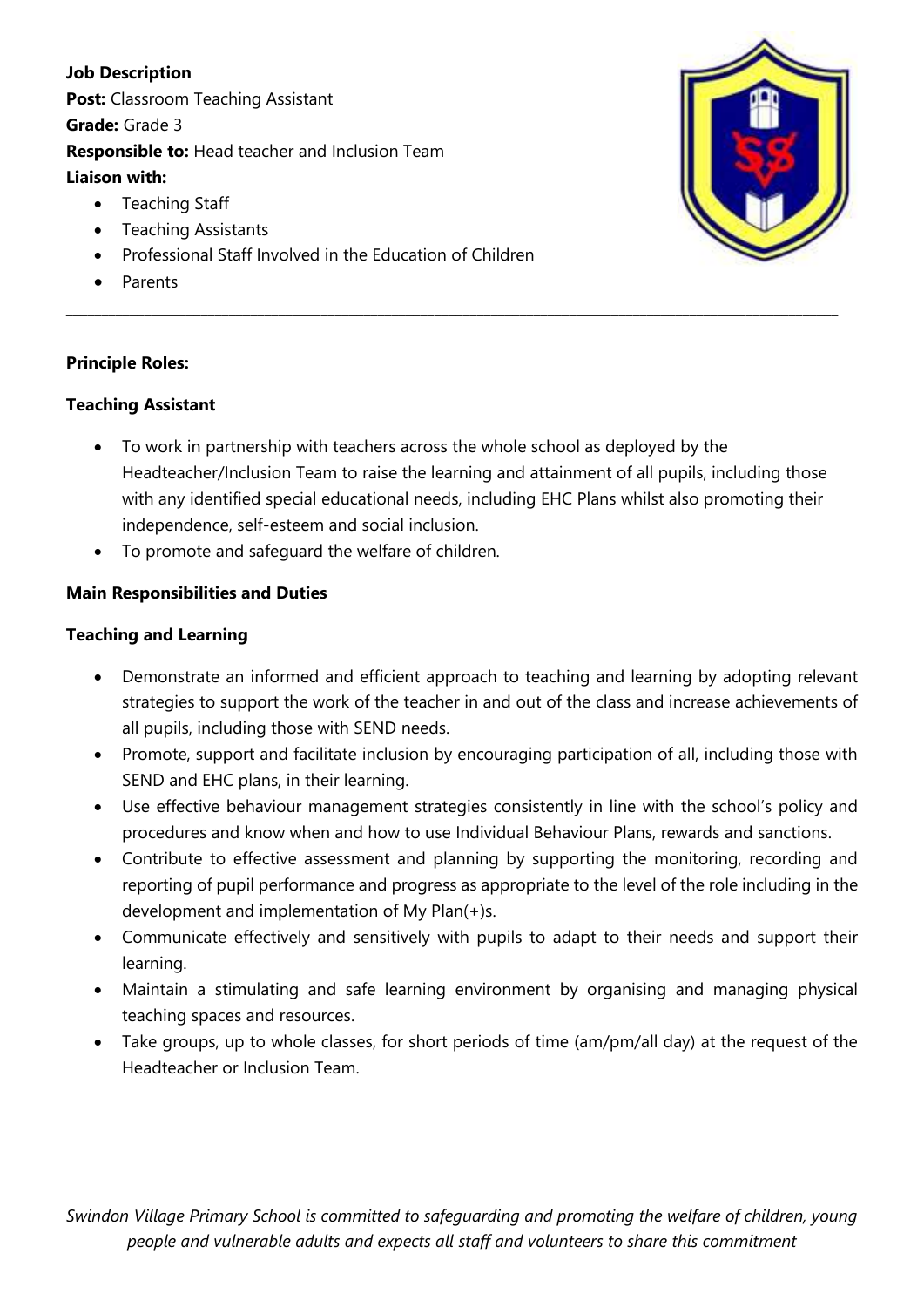### **Knowledge and Understanding:**

- Share responsibility for ensuring that your own knowledge and understanding, especially of SEND and disadvantaged pupils' needs, is relevant and up to date by reflecting and liaising with school leaders, and identifying relevant professional development to improve personal effectiveness.
- Take opportunities to acquire the appropriate skills, qualifications, and/or experience required for the teaching partner role, with support from the school.
- Demonstrate expertise and skills in understanding the needs of pupils with high-prevalence SEND – for example: ASD, ODD, SEMH.
- Demonstrate a level of subject and curriculum knowledge relevant to their role and apply this effectively in supporting teachers and pupils.
- Understand their roles and responsibilities within the classroom and whole school context recognising that these may extend beyond a direct support role. E.g. leading interventions

### **Working with others**

- Recognise and respect the role and contribution of other professionals, parents and carers by liaising effectively and working in partnership with them.
- With the class teacher, keep professionals accurately informed of performance and progress or concerns they may have about the pupils they work with.
- Understand the responsibility to share knowledge to inform planning and decision making.
- Understand their role in order to be able to work collaboratively with classroom teachers and other colleagues.

#### **General duties**

- Assist with the supervision of pupils out of lesson time, including before school, break-times and, when required, at lunchtime.
- Attend training and personal development opportunities insets/twilights/online etc.
- Accompany teaching staff and pupils on visits, trips and out of school activities as required and take responsibility for a group under the supervision of the teacher.
- In an emergency to accompany a child or children to hospital or designated surgery when requested by the Headteacher or designated representative.
- Undertake any other reasonable duties assigned by the Line Manager or Headteacher.

# **Special Conditions**

The post holder will be subject to an enhanced DBS disclosure and suitability check to satisfy child protection requirements. The post is exempt from the provisions of the Rehabilitation of Offenders Act and all convictions or cautions must be declared.

At all times ensure that priority is given to the safeguarding of young people and that Safeguarding policies and Procedures are followed.

This Job Description may be amended at any time, according to the changing priorities of the School as identified within the School's strategic plan and in consultation with the post holder.

*Swindon Village Primary School is committed to safeguarding and promoting the welfare of children, young people and vulnerable adults and expects all staff and volunteers to share this commitment*